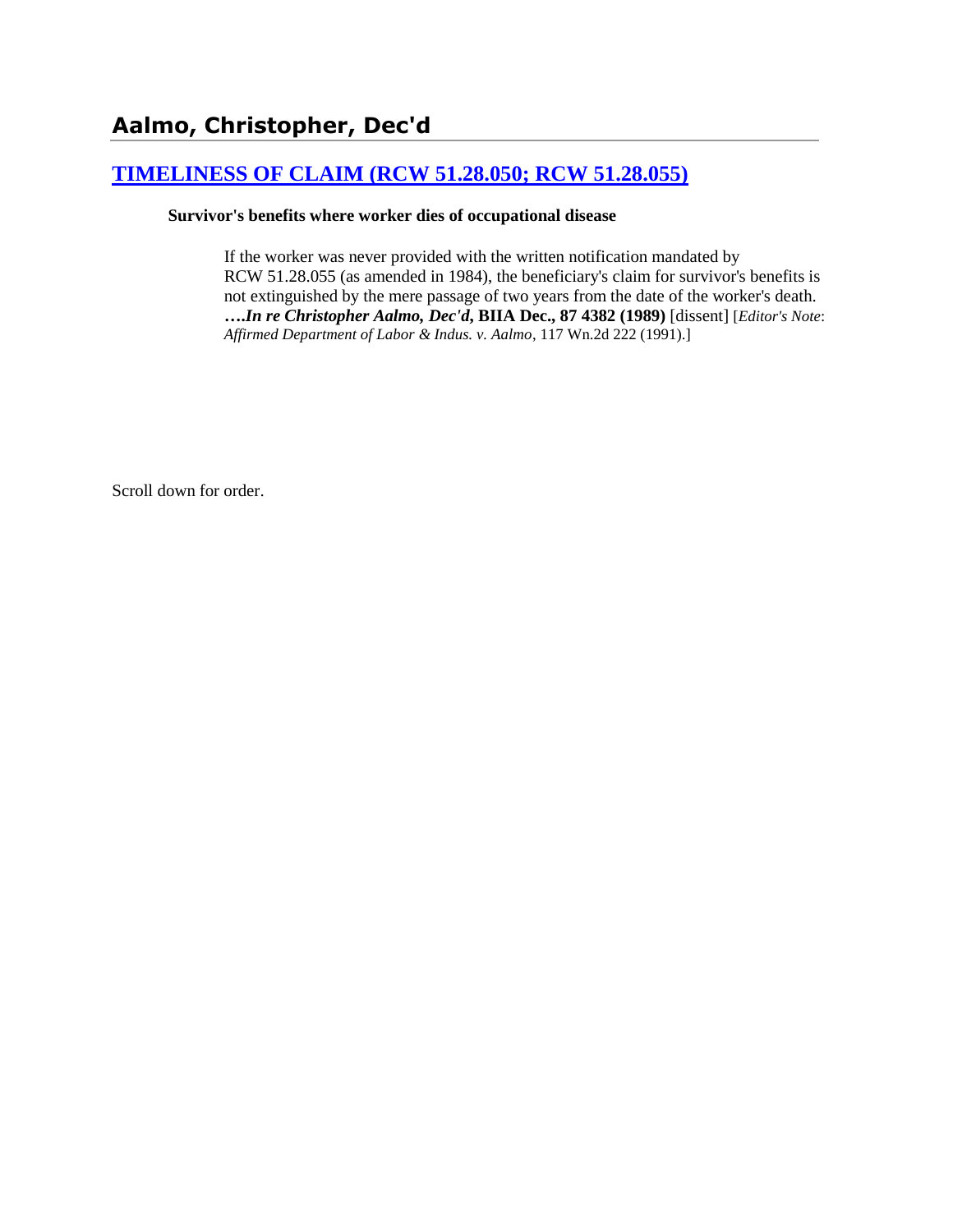### **BEFORE THE BOARD OF INDUSTRIAL INSURANCE APPEALS STATE OF WASHINGTON**

**)**

**IN RE: CHRISTOPHER AALMO, DEC'D ) DOCKET NO. 87 4382**

**CLAIM NO. K-368164 ) DECISION AND ORDER**

APPEARANCES:

Beneficiary-Petitioner, Pearl Aalmo, by Schroeter, Goldmark & Bender, P.S., per Sidney Stillerman Swan

Employer, Multiple, None

Department of Labor and Industries, by The Attorney General, per John R. Wasberg, Assistant, and Laurel Anderson, Paralegal

This is an appeal filed by Pearl Aalmo, widow of Christopher Aalmo, on December 18, 1987 from an order of the Department of Labor and Industries dated October 22, 1987. The October 22, 1987 order rejected Mrs. Aalmo's claim for spouse's benefits on the sole ground that the claim was not timely filed since Mr. Aalmo died on August 16, 1984, from lung cancer allegedly due to asbestos exposure and Mrs. Aalmo's claim was not filed until August 5, 1987. **REVERSED AND REMANDED.**

## **DECISION**

Pursuant to RCW 51.52.104 and RCW 51.52.106, this matter is before the Board for review and decision on a timely Petition for Review filed by the Department of Labor and Industries to a Proposed Decision and Order issued on August 18, 1988 in which the order of the Department dated October 22, 1987 was reversed and the matter remanded to the Department to consider the merits of the claim based on a timely application for benefits filed by Pearl Aalmo.

The issue on appeal is whether Mrs. Aalmo's claim for widow's benefits, premised on the contention that her husband died as the result of an occupational disease, was timely filed.

The Department contends that the last sentence of RCW 51.28.055, as amended in 1984, requires a beneficiary or dependent to file an occupational disease claim within two years of the date of the worker's death, irrespective of whether the worker has received the requisite written statutory notification. The widow, on the other hand, refers to the first sentence of RCW 51.28.055 and argues that the statutory time limitation only applies if the worker has received the statutory notification prior to his death.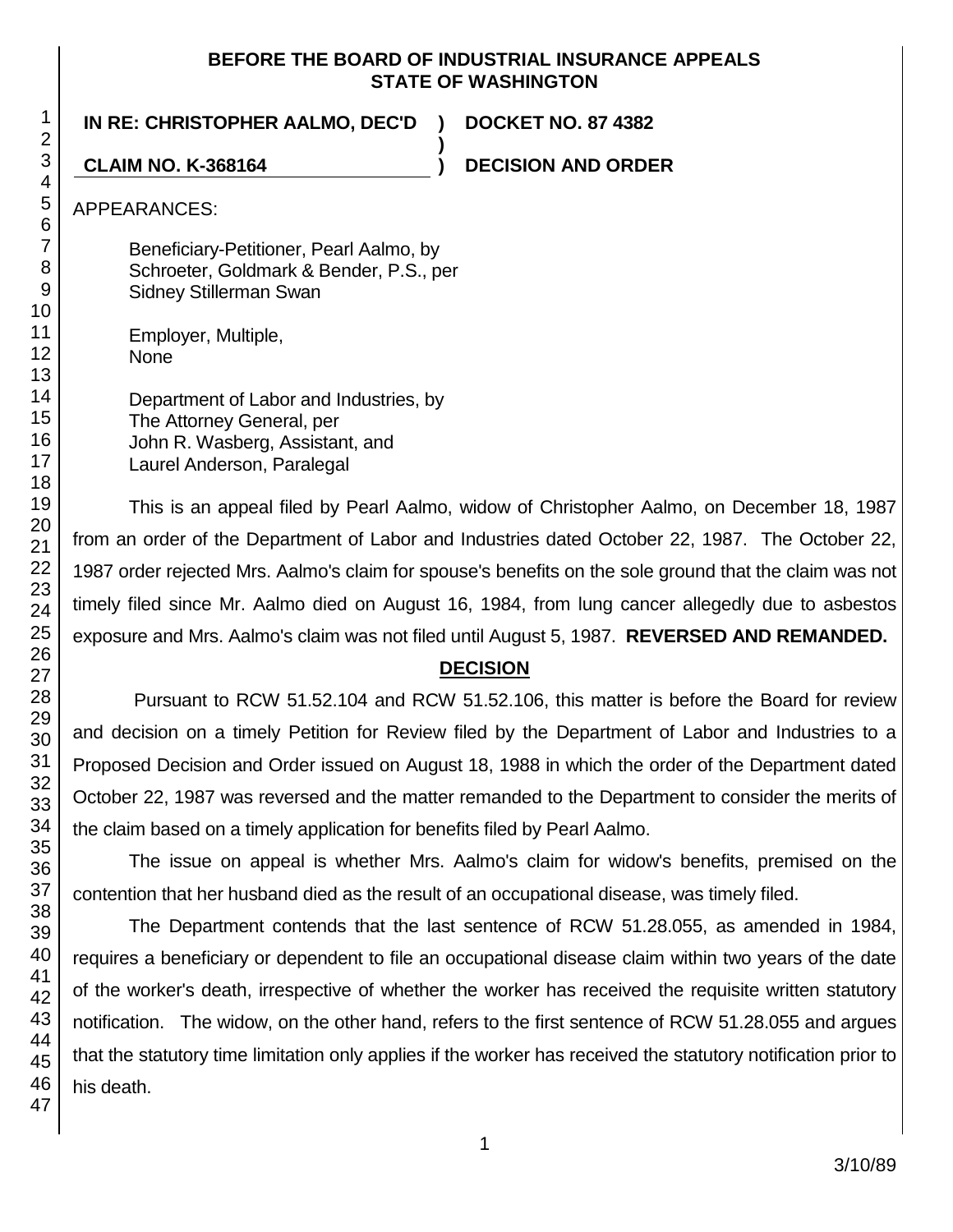The Proposed Decision and Order relied on RCW 51.28.050, not RCW 51.28.055, to determine the timeliness of Mrs. Aalmo's claim. RCW 51.28.050 provides a one-year period for filing claims following the occurrence of an injury or the accrual of the rights of dependents or beneficiaries. Up until June 6, 1984, RCW 51.28.050 could be interpreted to apply to deaths resulting from either an industrial injury or an occupational disease. However, Laws of 1984, ch. 159, ]] 1 & 2, p. 792 became effective on June 6, 1984. Section 1 of that legislation amended RCW 51.28.050 to read as follows:

> No application shall be valid or claim thereunder enforceable unless filed within one year after the day upon which the injury occurred or the rights of dependents or beneficiaries accrued, except as provided in RCW 51.28.055.

Section 2 amended RCW 51.28.055 to read as follows:

Claims for occupational disease or infection to be valid and compensable must be filed within ((one year)) two years following the date the worker had written notice from a physician: (1) Of the existence of his or her occupational disease ((without reference to its date of orgin)) and (2) that a claim for disability benefits may be filed. The notice shall also contain a statement that the worker has two years from the date of the notice to file a claim. The physician shall file the notice with the department. The department shall send a copy to the worker and to the self-insurer if the worker's employer is self-insured. However, a claim is valid if it is filed within two years from the date of death of the worker suffering from an occupational disease.

These amendments, read in concert, clearly indicate that the time period for filing occupational disease claims by either the worker or beneficiaries is now governed by RCW 51.28.055, not RCW 51.28.050. Therefore, contrary to the assertion in the Proposed Decision and Order, it is not necessary to determine when ". . . the rights of dependents or beneficiaries accrued . . ." under RCW 51.28.050.

We further note that neither party has challenged the applicability of the 1984 amendments to this claim. We agree that the 1984 amendments are applicable, since Mr. Aalmo died on August 16, 1984, after the June 6, 1984 effective date.

The widow alleges that her husband died as the result of an asbestos-related occupational disease. The parties stipulated that neither Mr. Aalmo nor his widow was ever notified in writing or orally of the occupational nature of his condition. Indeed, the treating physician was unaware that either Mr. Aalmo or his widow might have a claim under the Washington Industrial Insurance Act.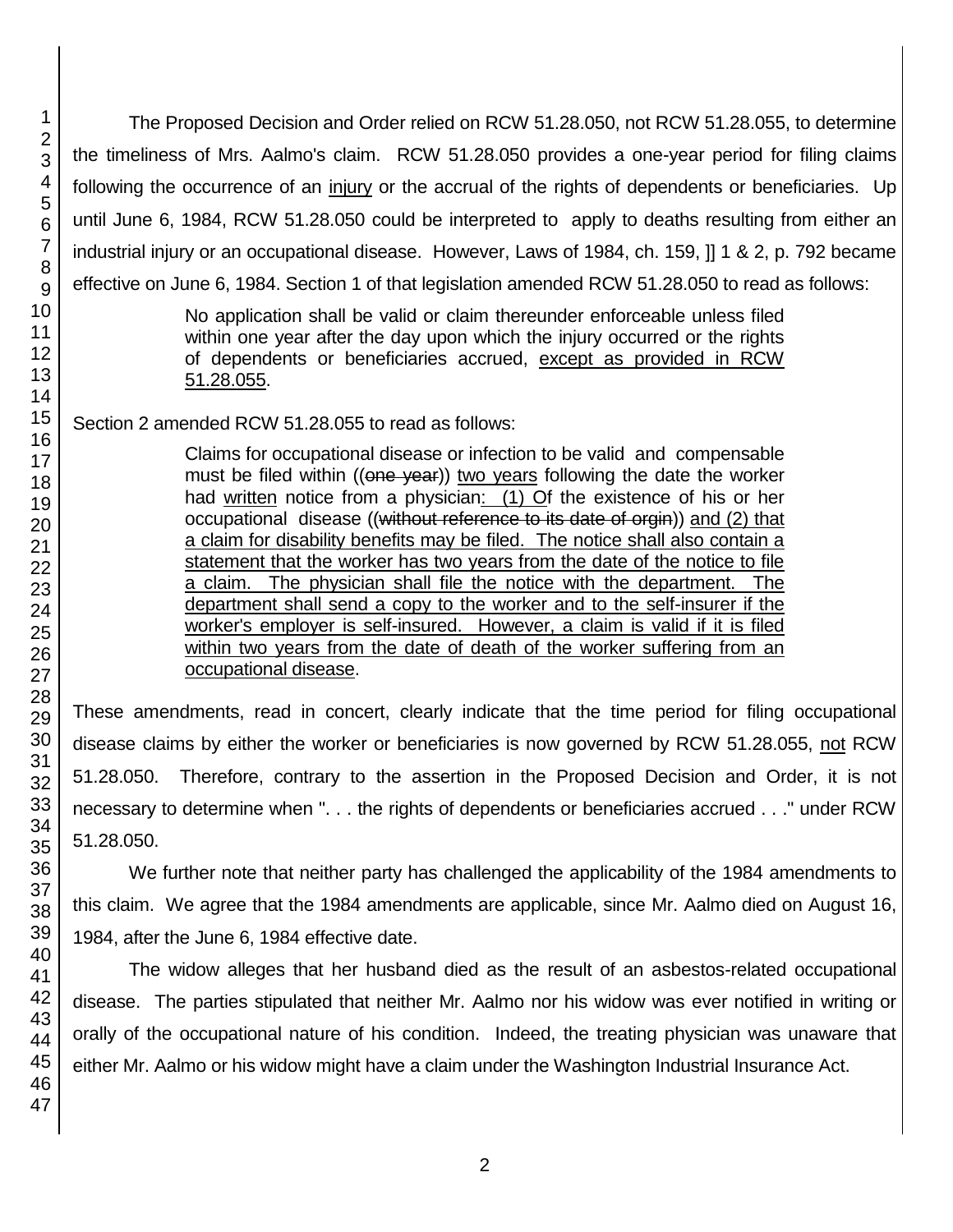This appeal raises a question of first impression, which has not been addressed previously by any reported appellate court decision or by this Board. Attached to the Department's Petition for Review is material regarding the legislative history of the 1984 amendments. However, if a statute is unambiguous, there is no need to refer to legislative history as an aid to interpretation. Jepson v. Department of Labor and Industries, 89 Wn.2d 394, 400-401 (1977). Thus our starting point is the specific language of RCW 51.28.055 and 51.28.050, as amended in 1984, as set forth above.

The first sentence of RCW 51.28.055 simply refers to "claims" for occupational disease or infection, without any reference to who has filed the claim. Under the last phrase of RCW 51.28.050, RCW 51.28.055 governs the rights of beneficiaries or dependents, as well as workers, when an occupational disease claim is filed. Thus, the term "claims for occupational disease or infection" must encompass any claim based on an occupational disease allegation, whether the claim is filed by the worker, dependents or beneficiaries.

RCW 51.28.055, like RCW 51.28.050, is a nonclaim statute. See, e.q., Wheaton v. Department of Labor and Industries, 40 Wn.2d 56 (1952). Under the first sentence of RCW 51.28.055, the right to seek benefits is not extinguished unless and until two years have passed from the date "the worker had written notice from a physician: (1) of the existence of his or her occupational disease, and (2) that a claim for disability benefits may be filed." Under the terms of the statute, this written notice must "also contain the statement that the worker has two years from the date of the notice to file a claim." Mr. Aalmo never received such notice. Thus the right to seek benefits under this occupational disease claim had not been extinguished, as against either the worker or his dependents and beneficiaries.

The Department relies on the final sentence of RCW 51.28.055, arguing that Mrs. Aalmo's right to benefits was extinguished by her failure to file a claim within two years of Mr. Aalmo's death, irrespective of whether the requisite statutory written notification had been received. We disagree. Clearly that sentence provides dependents and beneficiaries an additional two years from the date of death in which to file a claim, but just as clearly, it does not eliminate the notification requirement. If written notification has not been provided the worker as mandated by the first sentence of RCW 51.28.055, it is irrelevant when the beneficiaries or dependents file their claim; their right to benefits is not extinguished.

The Department raises the specter of stale claims and the associated evidentiary problems which will result from this interpretation of the statute. By their very nature, long-developing occupational disease claims involve evidence from years gone by, since it is not uncommon for many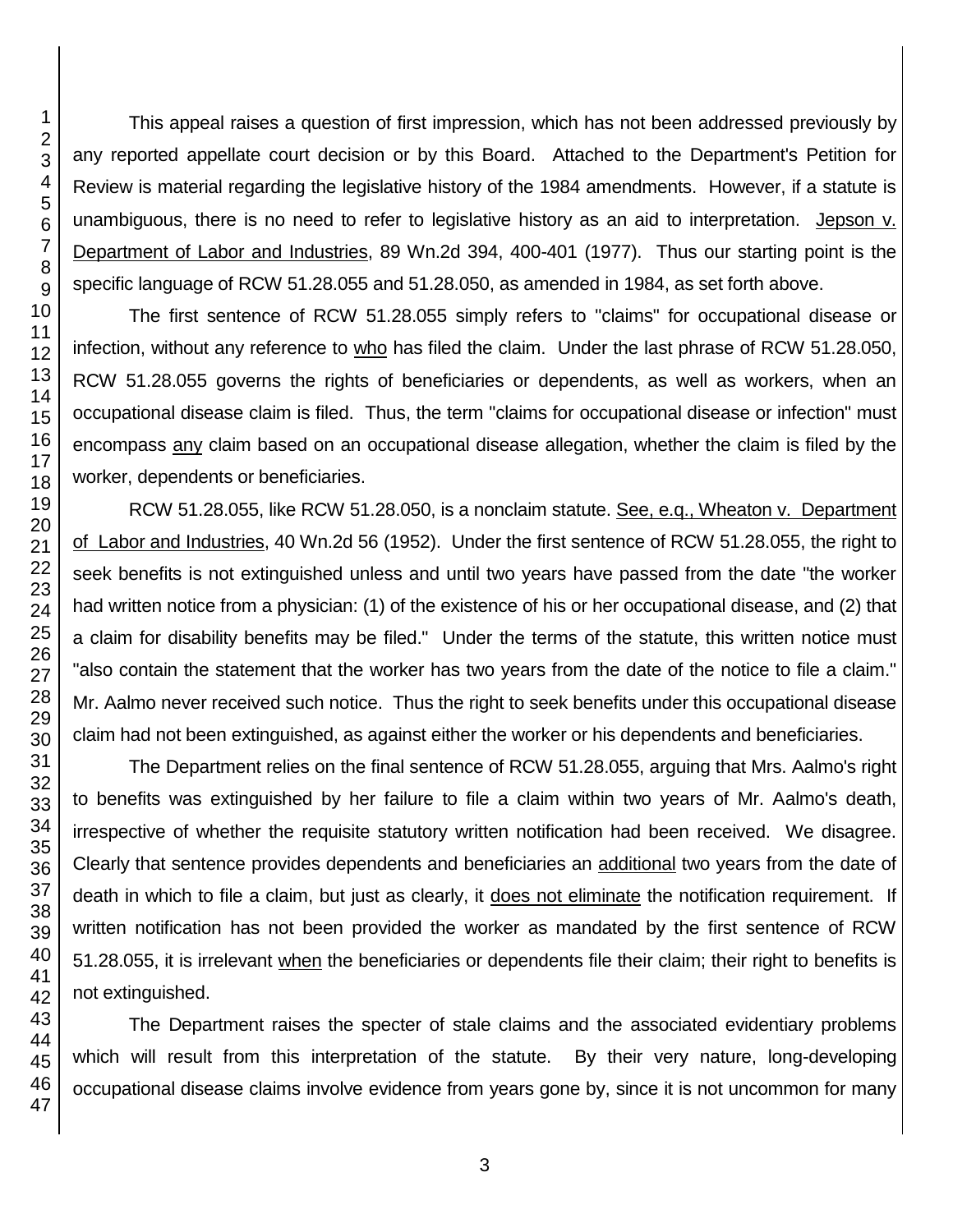years to pass between the last injurious exposure and the manifestation of the disease. Thus, adherence to the statutory notification requirement imposes no greater burden on the Department in defending against a claim than is already imposed, by the very nature of an occupational disease claim, on the worker or beneficiary who is asserting, and must prove, the claim.

While not strictly applicable here, White v. Johns-Manville Corp., 103 Wn.2d 344 (1985) contains compelling language regarding the difficulties facing a person seeking redress for a long-developing occupational disease. The question before the court in that case was whether the "discovery rule" applied to the widow's wrongful death and survival actions so that the time for filing those actions was tolled "until such time as plaintiff, . . ., discovers or should reasonably have discovered the essential elements of her possible causes of action." White, at 345. In adopting the discovery rule, the court addressed the defendant corporation's "contention that application of the discovery rule to wrongful death actions will have a "slippery slope" effect on occupational hazard litigation", as follows:

> While the Legislature may in the future decide otherwise, we find the problem of "unearthing" wrongful death causes of action to be minimal compared to the hardships imposed on the victims unblamably left without a remedy.

White, at 355-356. While this reasoning is not binding with respect to our interpretation of RCW 51.28.055, it is in accord with our reading of this statute.

In sum, under RCW 51.28.055 as amended in 1984, a beneficiary's claim for benefits pursuant to RCW 51.28.055 is not extinguished by the mere passage of two years from the date of the worker's death, if the worker was never provided with the requisite written statutory notification mandated by RCW 51.28.055. The safeguard provided by such notification is critical. If the worker receives statutory notification, he or she has the opportunity to convey that information to beneficiaries prior to death. Additionally, since that notification must be filed with the Department, there is a better chance that the surviving beneficiaries will receive the information they need in order to make an informed decision as to whether to file a claim. But without any notification, a beneficiary's right to seek benefits under the Industrial Insurance Act premised on an occupational disease claim would, in many cases, be just an empty right.

When a worker has received the requisite written notice during his or her lifetime, the beneficiaries have an additional two years after the worker's death in which to file a claim. When a worker has not been provided with such statutory notification, the claim is never extinguished. A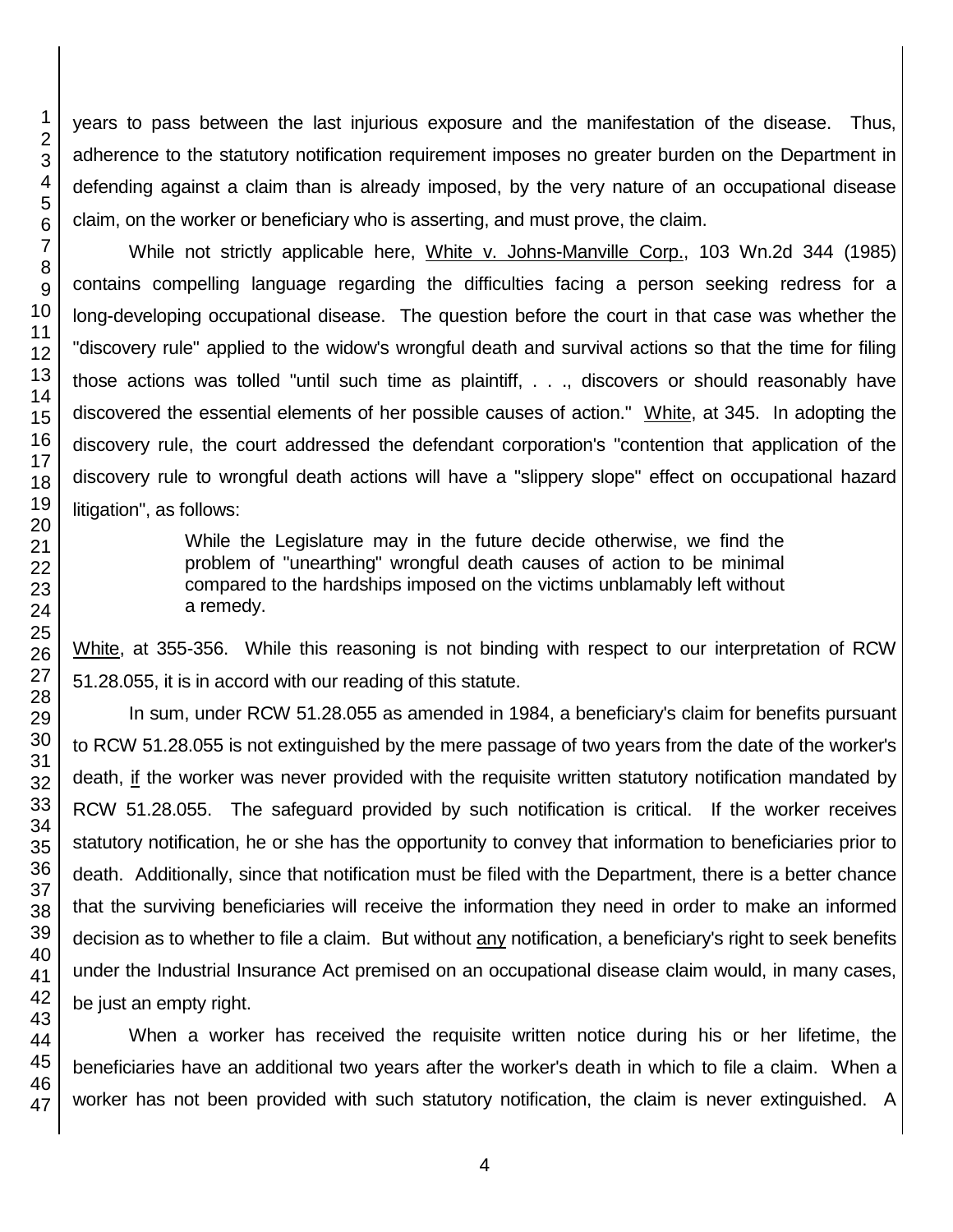premium is therefore placed on prompt and complete disclosure and notification to the worker who has allegedly contracted an occupational disease during the course of employment. We believe this is precisely what the Legislature intended by the 1984 amendments.

The Department order under appeal must therefore be reversed and the claim remanded to the Department with direction to adjudicate the merits of the claim based upon a timely application for widow's benefits.

After consideration of the Proposed Decision and Order and the Petition for Review filed thereto, and a careful review of the entire record before us, we hereby enter the following:

# **FINDINGS OF FACT**

1. On August 5, 1987, the Department of Labor and Industries received a claim for pension by spouse or children from Pearl Aalmo, alleging that she was the widow of Christopher Aalmo who died on August 16, 1984 of carcinomatosis, carcinoma of left lung, arteriosclerosis (sic) heart disease, asbestosis left lung, chronic obstructive pulmonary disease. The claim for a pension alleged that one or more of these medical conditions was proximately caused by occupationally related exposure to asbestos during the course of Mr. Aalmo's employment with various Washington State employers.

On October 22, 1987, the Department issued an order which rejected Pearl Aalmo's claim for benefits on the ground that it was not timely filed.

On December 18, 1987, the beneficiary-petitioner filed a Notice of Appeal with the Board of Industrial Insurance Appeals from the October 22, 1987 Department order. On January 13, 1988, the Board granted the appeal, assigned it Docket No. 87 4382 and directed that further proceedings be held.

- 2. Christopher Aalmo died on August 16, 1984 of diseases diagnosed as carcinomatosis, carcinoma of left lung, arteriosclerosis (sic) heart disease, asbestosis left lung, and chronic obstructive pulmonary disease.
- 3. On or before August 16, 1984, the date of his death, Christopher Aalmo was not informed orally or in writing by a physician that his conditions were causally related to occupational exposure to asbestos or that a claim for benefits may be filed.
- 4. Pearl Aalmo was married to Christopher Aalmo at the date of death and is his widow.
- 5. Pearl Aalmo was never informed orally or in writing by a physician that Christopher Aalmo's lung conditions or his death were causally related to occupational exposure to asbestos or that a claim for benefits may be filed.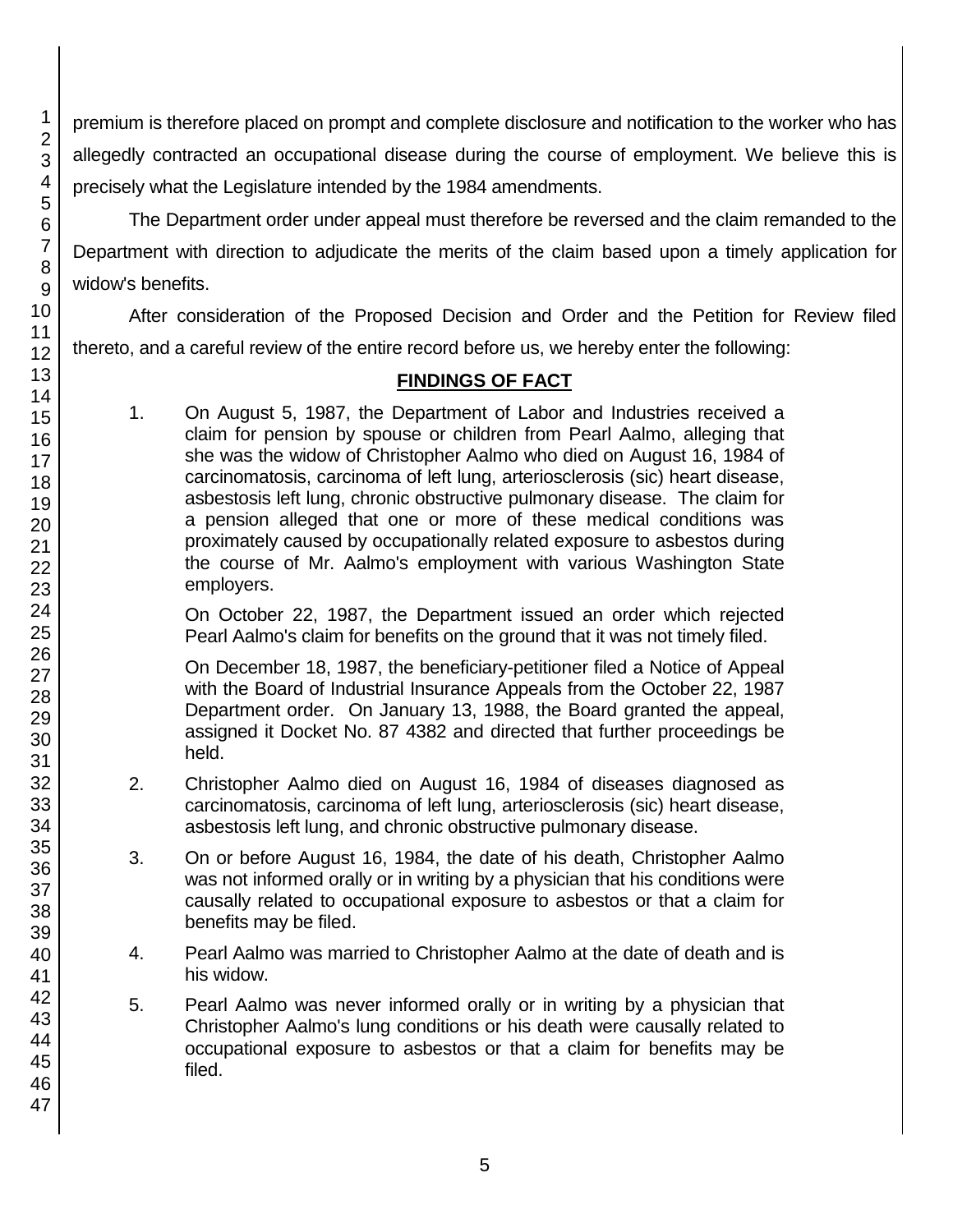## **CONCLUSIONS OF LAW**

- 1. The Board of Industrial Insurance Appeals has jurisdiction over the parties and subject matter to this appeal.
- 2. Pearl Aalmo's application for benefits filed with the Department of Labor and Industries on August 5, 1987, was timely filed, inasmuch as the time for filing such an occupational disease claim under RCW 51.28.055 had not begun to run, and the claim was therefore not extinguished.
- 3. The order of the Department of Labor and Industries dated October 22, 1987, rejecting Pearl Aalmo's claim for widow's benefits on the ground that the claim was not timely filed, is incorrect and should be reversed and the claim remanded to the Department with directions to consider the application for benefits as timely filed and to determine the merits of the claim.

It is so ORDERED.

Dated this 10<sup>th</sup> day of March, 1989.

#### BOARD OF INDUSTRIAL INSURANCE APPEALS

/s/  $\,$ 

SARA T. HARMON Chairperson

/s/\_\_\_\_\_\_\_\_\_\_\_\_\_\_\_\_\_\_\_\_\_\_\_\_\_\_\_\_\_\_\_\_\_\_\_\_\_\_\_

FRANK E. FENNERTY, JR. Member

## **DISSENTING OPINION**

I disagree with the Board majority's decision.

It is quite clear to me that, based on the 1984 statutory amendments, there are two mutually exclusive statutes of limitations for timely filing of claims under Title 51: RCW 51.28.050 for claims based on injuries; and RCW 51.28.055 for claims based on alleged occupational diseases.

If the claim -- whether by worker or beneficiary--is based on injury, RCW 51.28.050 solely governs. The claim must be filed within one year from the date of injury, for the worker's claim; or it must be filed within one year from the date of the worker's death, for the beneficiary's claim.

On the other hand, if the claim--whether by worker or beneficiary--is based on alleged occupational disease (as here), RCW 51.28.055 solely governs. The claim must be filed within two years from the date of the requisite written notice to the worker, for the worker's claim; or it must be filed within two years from the date of death of the worker, for the beneficiary's claim.